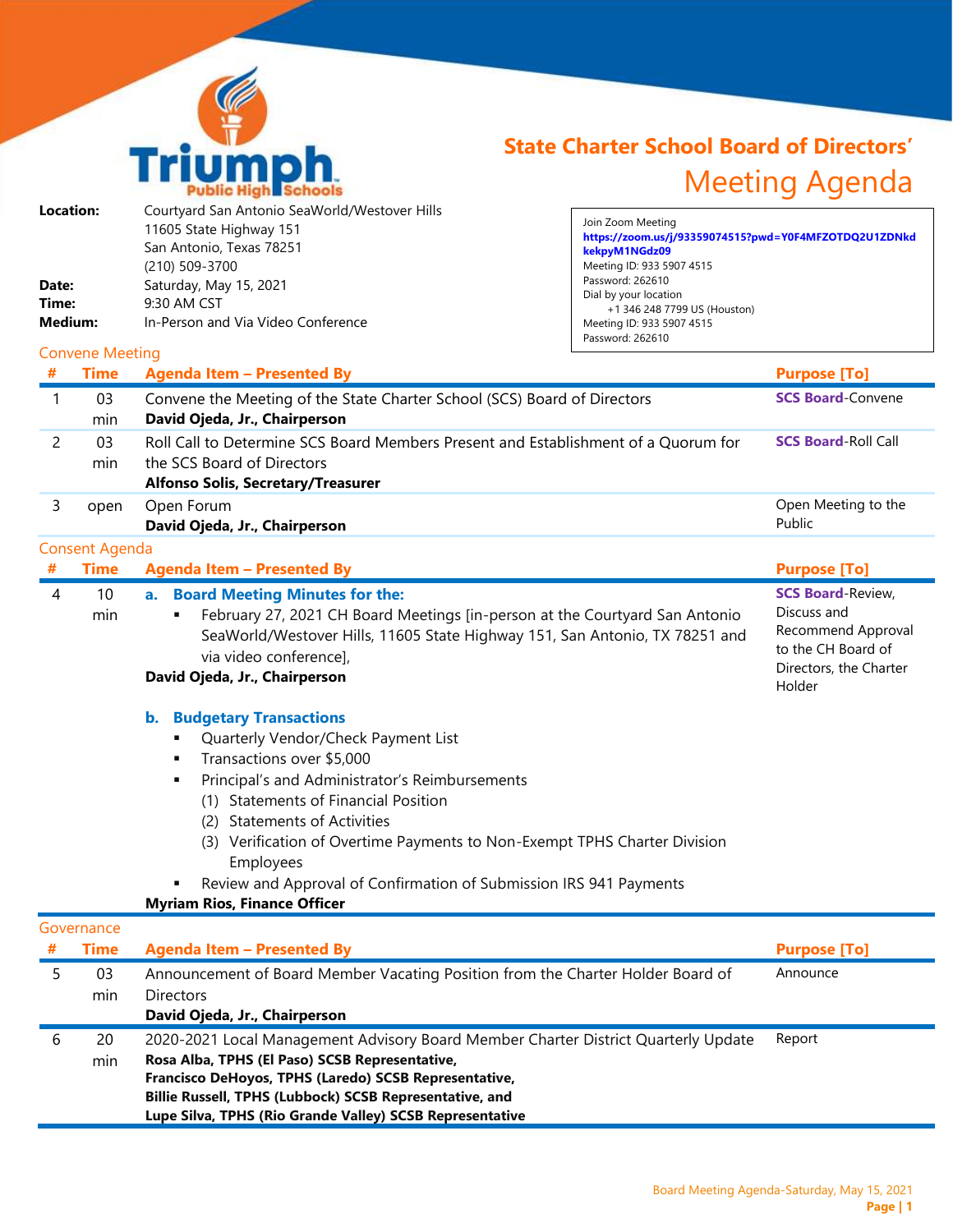Charter Program-Student Outcomes

| #      | <b>Time</b>               | <b>Agenda Item - Presented By</b>                                                                                                                                                                                                                                                                                                                                                                                                              | <b>Purpose [To]</b>                                                                                                     |
|--------|---------------------------|------------------------------------------------------------------------------------------------------------------------------------------------------------------------------------------------------------------------------------------------------------------------------------------------------------------------------------------------------------------------------------------------------------------------------------------------|-------------------------------------------------------------------------------------------------------------------------|
| 7      | 10<br>min                 | 2021-2022 Instructional Charter District Calendars and Corresponding Staff Development<br>Waivers for:<br>Triumph Public High Schools (El Paso)<br>٠<br>Triumph Public High Schools (Laredo)<br>٠<br>Triumph Public High Schools (Lubbock)<br>٠<br>Triumph Public High Schools (Rio Grande Valley)<br>Frances Berrones-Johnson, Superintendent/CEO and<br><b>Charter District Primary Contacts</b>                                             | <b>SCS Board-Review,</b><br>Discuss and<br>Recommend Approval<br>to the CH Board of<br>Directors, the Charter<br>Holder |
| #      | <b>Time</b>               | <b>School Safety and Security</b><br><b>Agenda Item - Presented By</b>                                                                                                                                                                                                                                                                                                                                                                         | <b>Purpose [To]</b>                                                                                                     |
| 8      | 10<br>min                 | 2021 Update on Required Submission of Multi-Hazard Emergency Operating Plan for:<br>Triumph Public High Schools (El Paso)<br>٠<br>Triumph Public High Schools (Laredo)<br>٠<br>Triumph Public High Schools (Lubbock)<br>٠<br>Triumph Public High Schools (Rio Grande Valley)<br>Frances Berrones-Johnson, Superintendent/CEO                                                                                                                   | Inform and Report                                                                                                       |
|        | <b>Finance and Budget</b> |                                                                                                                                                                                                                                                                                                                                                                                                                                                |                                                                                                                         |
| #<br>9 | <b>Time</b><br>10         | <b>Agenda Item - Presented By</b><br>Board Resolution Authorizing Implementation of Board Approved Policy on Purchasing                                                                                                                                                                                                                                                                                                                        | <b>Purpose [To]</b><br><b>SCS Board-Review,</b>                                                                         |
|        | min                       | and Contracting<br>Frances Berrones-Johnson, Superintendent/CEO,<br>Daniel Hall, Director of Human Resources & Risk Management and<br><b>Myriam Rios, Finance Officer</b>                                                                                                                                                                                                                                                                      | Discuss and<br>Recommend Approval<br>to the CH Board of<br>Directors, the Charter<br>Holder                             |
| 10     | 05<br>min                 | Authorize Superintendent/CEO to Submit a Non-Expansion Amendment to Delegate by<br>Board Approved Policy, Purchasing and Contracting Authority as Specified in Board<br><b>Approved Policy</b><br>Frances Berrones-Johnson, Superintendent/CEO                                                                                                                                                                                                 | <b>SCS Board-Review,</b><br>Discuss and<br>Recommend Approval<br>to the CH Board of<br>Directors, the Charter<br>Holder |
| 11     | 10<br>min                 | Update Section 301: Compensation for Supplemental Duty of the TPHS Personnel and<br>Policy Procedure Handbook to Increase Supplemental Duty Pay Rates for Professionals<br>and Paraprofessionals<br>Daniel Hall, Director of Human Resources & Risk Management,<br><b>Myriam Rios, Finance Officer,</b><br>Monica Lugo, Accounting and Budget Coordinator, and<br>Frances Berrones-Johnson, Superintendent/CEO                                 | <b>SCS Board-Review,</b><br>Discuss and<br>Recommend Approval<br>to the CH Board of<br>Directors, the Charter<br>Holder |
| 12     | 20<br>min                 | Quarterly Student ADA and Financial Status per Charter District and Campus:<br>Triumph Public High Schools (El Paso) West and East<br>٠<br>Triumph Public High Schools (Laredo) North and South<br>٠<br>Triumph Public High Schools (Lubbock)<br>٠<br>Triumph Public High Schools (Rio Grande Valley) Mercedes, McAllen, San Benito, Brownsville<br>Monica Lugo, Accounting and Budget Coordinator, and<br><b>Myriam Rios, Finance Officer</b> | Report                                                                                                                  |
| 13     | 15<br>min                 | Budget Amendments Based on State Entitlements Updated as of the End of the Fourth<br>Six Weeks and Changes to Federal Grant Awards for:<br>Triumph Public High Schools (El Paso)<br>٠<br>Triumph Public High Schools (Laredo)<br>٠<br>Triumph Public High Schools (Lubbock)<br>٠<br>Triumph Public High Schools (Rio Grande Valley)<br>٠<br>Monica Lugo, Accounting and Budget Coordinator, and<br><b>Myriam Rios, Finance Officer</b>         | <b>SCS Board-Review,</b><br>Discuss and<br>Recommend Approval<br>to the CH Board of<br>Directors, the Charter<br>Holder |